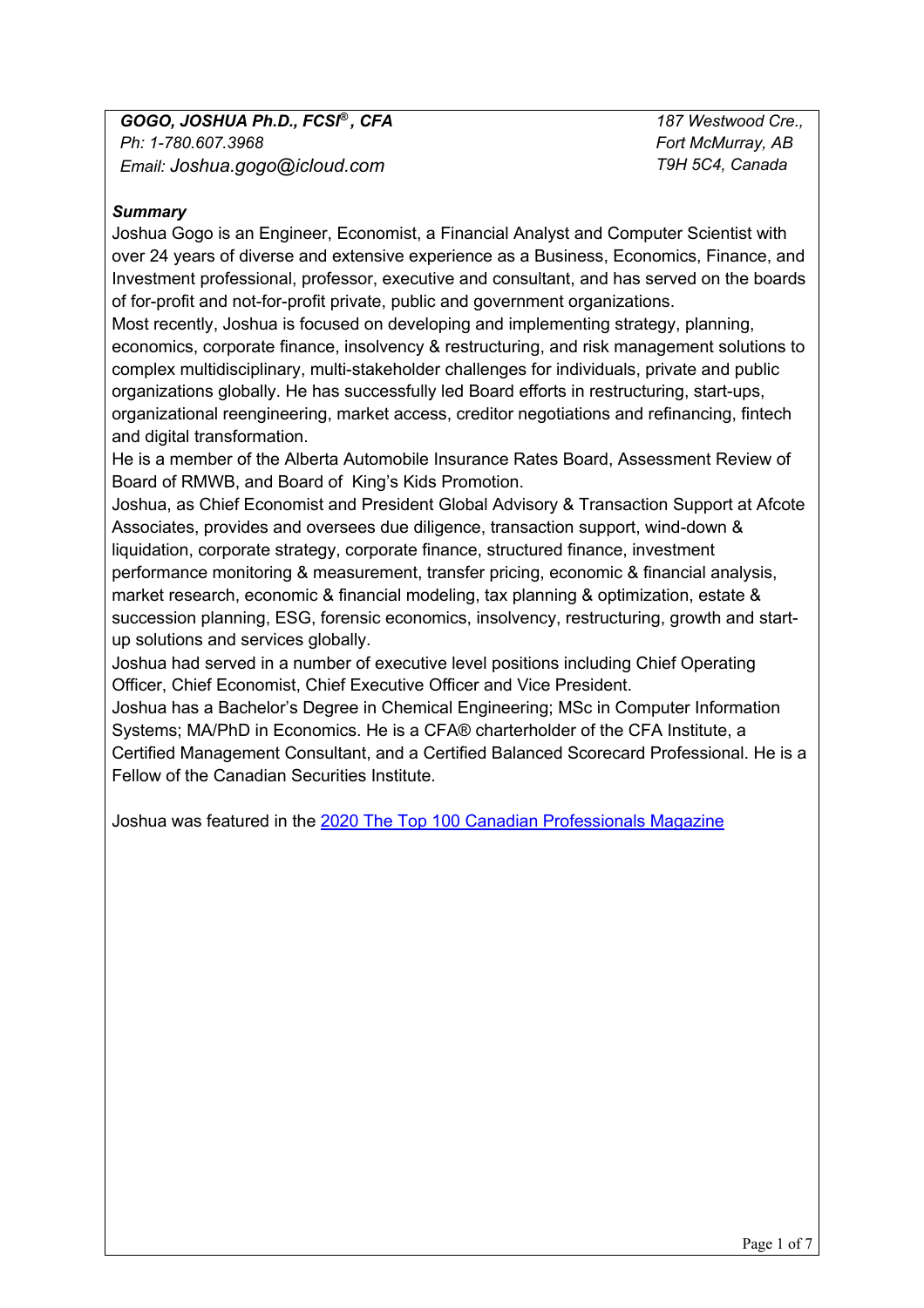## *Recent Award and Achievements*

### *Top100 Magazine's 2020 Top 100 Canadian Professionals*

#### **Professional Certification**

Chartered Financial Analysts Institute

• CFA® Charterholder

Canadian Securities Institute:

- Fellow Canadian Securities Institute (FCSI<sup>®</sup>)
- Chartered Investment Manager  $(CIM^@)$

Balanced Scorecard Professional Certification:

- Organizational Strategy Development and Implementation
- Organizational Efficiency

Institute of Management Consultants

• Certified Management Consultant

#### **Education**

| Degree | Field                  | Institution                                                                               | Year |
|--------|------------------------|-------------------------------------------------------------------------------------------|------|
| PhD    | Economics              | Carleton University, Ottawa, Canada                                                       | 2008 |
| МA     | Economics              | Carleton University                                                                       | 2004 |
| MSc.   | Computer Info. Systems | Florida Inst. of Technology. FL., USA 2001                                                |      |
|        |                        | B. Tech. (Hons.) Chemical/Petro Engineering. Rivers State University, Port Harcourt. 1995 |      |

### **Specialties and Expertise (alphabetical order)**

- Business and Corporate Restructuring & Transformation
- Corporate Finance
- Data Analytics and Data Science
- Digital Exchange and Fintech
- **Energy Economics and Analysis**
- Economic Research and Analysis
- Economic Modeling
- Equity and Market Research
- Financial Modeling and Financial Analysis
- Forensic Economics
- Geopolitical Risks Analysis and Trading Economics
- Insolvency and Restructuring
- International Taxation, Tax Policy and Tax Planning
- International Trade and Market Access (AfCFTA, CETA, WTO)
- Mergers and Acquisition (Transactions Support)
- Microfinance and SME Strategy
- Project Economics
- Risk and Cost Control
- Stress Testing and Risk Analysis
- Social Risk Analysis, Social Capital Development and Social Investment
- **Strategy and Planning**
- **Transfer Pricing**

### **Work and Professional Experience**

#### **a) Some Current Board Positions**

**2020 – Present Alberta Automobile Insurance Rate Board, Alberta, Canada Position:** Board Member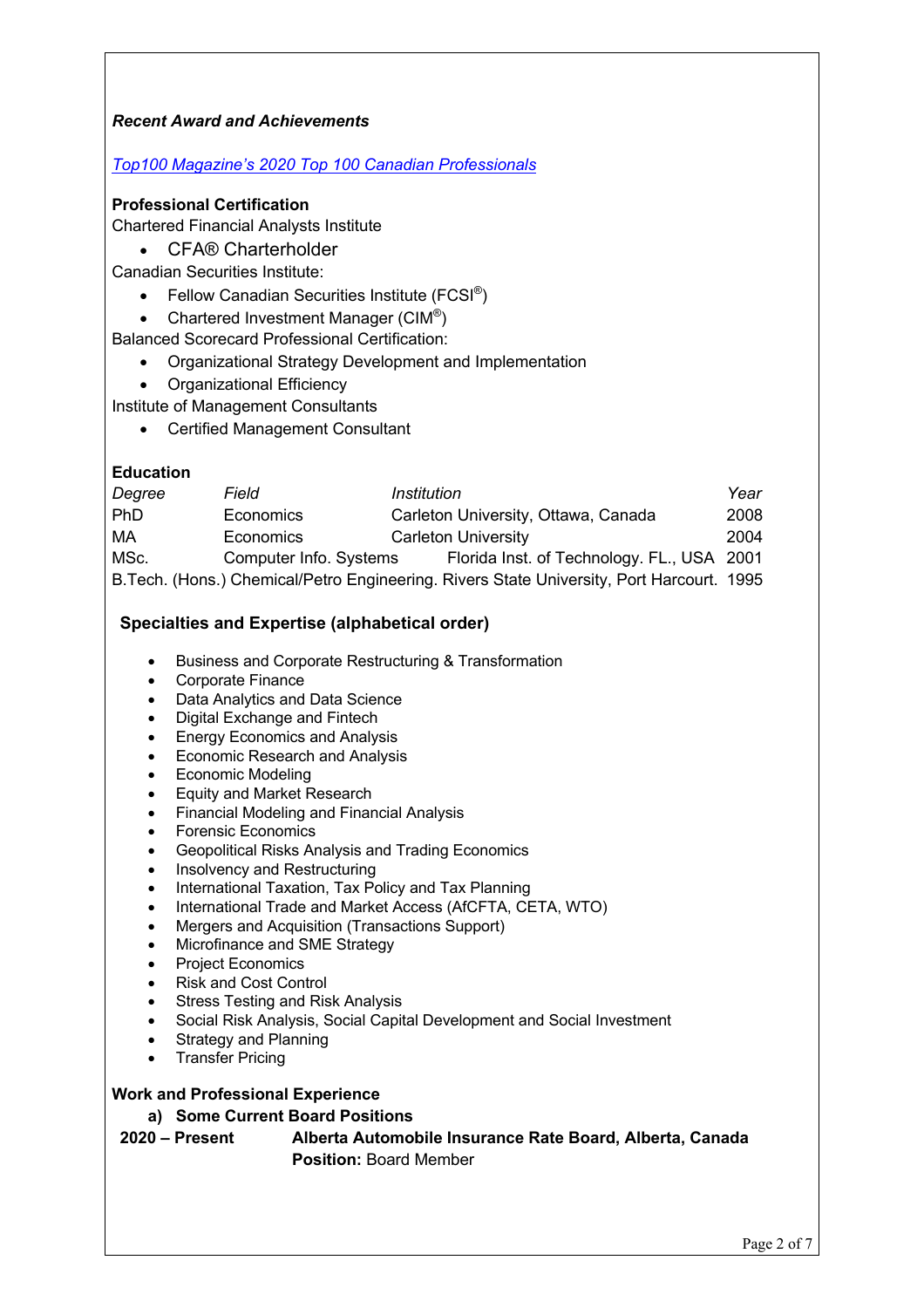| $2019 -$ Present                                 | The primary role of the Automobile Insurance Rate Board (AIRB) is to<br>regulate automobile insurance rating programs for private passenger<br>vehicles for both basic and additional coverage in Alberta, Canada.<br>Assessment Review Board, Regional Municipality of Wood<br>Buffalo, Alberta, Canada<br><b>Position: Board Member</b><br>Quasi-judicial boards that are established to hear appeals regarding<br>assessment notices and tax notices (other than property tax) and make<br>decisions on these appeals in accordance with the provisions of the<br>Municipal Government Act of Alberta, Canada.                                                                                                                                                                                                                                                                                                                                                                                                                                                                                                                                                                                                                                                                                                                                                                                                                                                                                                                                                                                                                                                                        |
|--------------------------------------------------|------------------------------------------------------------------------------------------------------------------------------------------------------------------------------------------------------------------------------------------------------------------------------------------------------------------------------------------------------------------------------------------------------------------------------------------------------------------------------------------------------------------------------------------------------------------------------------------------------------------------------------------------------------------------------------------------------------------------------------------------------------------------------------------------------------------------------------------------------------------------------------------------------------------------------------------------------------------------------------------------------------------------------------------------------------------------------------------------------------------------------------------------------------------------------------------------------------------------------------------------------------------------------------------------------------------------------------------------------------------------------------------------------------------------------------------------------------------------------------------------------------------------------------------------------------------------------------------------------------------------------------------------------------------------------------------|
| $2019 -$ Present                                 | Chairman<br>of<br>Investment<br>Committee,<br><b>Investment</b><br><b>Afcote</b><br><b>Management Ltd.</b>                                                                                                                                                                                                                                                                                                                                                                                                                                                                                                                                                                                                                                                                                                                                                                                                                                                                                                                                                                                                                                                                                                                                                                                                                                                                                                                                                                                                                                                                                                                                                                               |
| b) Professional Work Experience<br>$2009 - Date$ | Afcote Associates (afcoteassociates.com)<br><b>Position:</b> Chief Economist/VP Global Advisory & Transaction Support<br><b>Job Description:</b><br>As Chief Economist of Afcote Associates, oversee and provide<br>$\bullet$<br>economic, finance and quantitative research, and risk and cost<br>control services of the firm.<br>Provide economic analysis and forecasting solutions.<br>$\bullet$<br>Work closely with C-Suite and alongside management teams to<br>$\bullet$<br>setup, start- up, expand or restructure organizations and<br>investments, design and implement corporate governance<br>systems and changes to organizational processes; develop and<br>implement strategy, performance and risk management<br>systems to transform, align, improve and/or reengineer<br>businesses and organizations in pursuit of organizational vision<br>or, in response to external shocks, to realize sustainable profit<br>improvement, or make a bold comeback from the edge of<br>bankruptcy.<br>Provide services and solutions to individuals, private and<br>$\bullet$<br>institutional<br>investors, family<br>offices, organizations<br>and<br>corporations in due diligence, transaction support corporate<br>finance, transfer pricing, economic & financial modeling, tax<br>optimization.<br>Provide corporate restructuring, strategy and planning solutions<br>$\bullet$<br>and services.<br>Provide forensic economic services and solutions to support<br>$\bullet$<br>litigation and dispute resolution in tort and contract breaches<br>and estate.<br>Editor-in-Chief of the quarterly research publication: "Wood<br>$\bullet$<br>Buffalo Economic Digest". |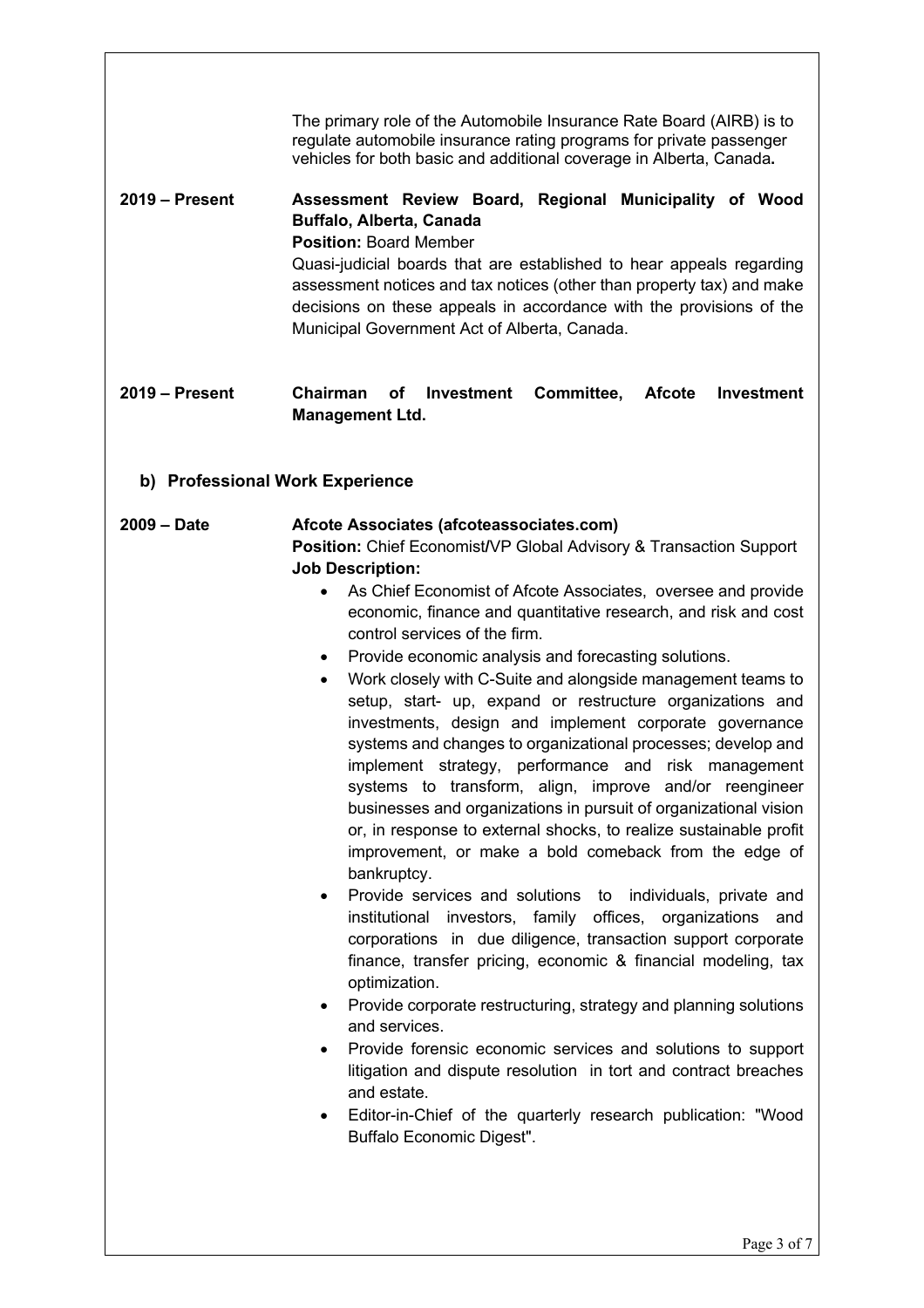| $2005 - 2009$ | Canada Revenue Agency, International Tax Division, Ottawa<br>(cra.gc.ca)                  |  |  |
|---------------|-------------------------------------------------------------------------------------------|--|--|
|               | Position: Economist - International Tax and Transfer Pricing                              |  |  |
|               | <b>Job Description:</b>                                                                   |  |  |
|               | Carried out transfer pricing analysis<br>$\bullet$                                        |  |  |
|               | Carried out tax analysis<br>$\bullet$                                                     |  |  |
|               | Carried out economic research and analysis<br>$\bullet$                                   |  |  |
|               | Carried capital market research<br>$\bullet$                                              |  |  |
|               | Carried out industry analysis of target multinational companies<br>$\bullet$<br>(MNCs)    |  |  |
|               | Carried equity, debt and credit analysis and valuation.<br>$\bullet$                      |  |  |
|               | Carried out transaction analysis of acquisitions.<br>٠                                    |  |  |
|               | Carried out data analytics and business intelligence<br>$\bullet$                         |  |  |
|               | Carried out company analysis of target MNCs<br>$\bullet$                                  |  |  |
|               | Carried organizational structure analysis of target MNCs<br>٠                             |  |  |
|               | Utilized tools and platforms for data mining and artificial<br>$\bullet$<br>intelligence. |  |  |
|               | Carried out financial analysis of target MNCs<br>$\bullet$                                |  |  |
|               | Carried out business analysis of target MNCs<br>$\bullet$                                 |  |  |
|               | Conducted economic research and statistical analysis.<br>$\bullet$                        |  |  |
|               | Analyzed and interpreted data collected from financial<br>$\bullet$                       |  |  |
|               | statements, company annual reports, special reports, and ad                               |  |  |
|               | hoc requests                                                                              |  |  |
|               | Provided international tax advisory<br>$\bullet$                                          |  |  |
|               | Provided technical advice on corporate and international tax<br>$\bullet$                 |  |  |
|               | policy                                                                                    |  |  |
|               | Provided technical advice and consultative services to data<br>٠                          |  |  |
|               | suppliers and users.                                                                      |  |  |
|               | Participated as a project team member/leader in the<br>$\bullet$                          |  |  |
|               | development and evaluation of methodology used in the                                     |  |  |
|               | collection, compilation, publication, and analysis of financial                           |  |  |
|               | data                                                                                      |  |  |
| 2002-2005     | Leave of Absence from Work to Attend Graduate School for my                               |  |  |
|               | <b>Masters and PhD Studies.</b>                                                           |  |  |
|               |                                                                                           |  |  |
| 1997-2001     | Schlumberger Oilfield Services International (slb.com) (North Sea                         |  |  |
|               | Europe, Venezuela, United Kingdom, Ireland, France, Canada, Algeria)                      |  |  |
|               |                                                                                           |  |  |
|               | Position: Senior Field Engineer/ Supervisor                                               |  |  |
|               | Cell leader responsible for crew training and development.<br>$\bullet$                   |  |  |
|               | Responsible for a set of clients<br>٠                                                     |  |  |
|               | Sales and Marketing<br>$\bullet$                                                          |  |  |
|               | Oil and Gas field development<br>$\bullet$                                                |  |  |
|               | Provide wireline and formation evaluations services.<br>$\bullet$                         |  |  |
|               | Several awards for performance excellence, team spirit and<br>$\bullet$                   |  |  |
|               | commitment to client services.                                                            |  |  |
|               | Ensure clients requirements are achieved in efficient solutions<br>$\bullet$              |  |  |
|               |                                                                                           |  |  |
|               |                                                                                           |  |  |
|               |                                                                                           |  |  |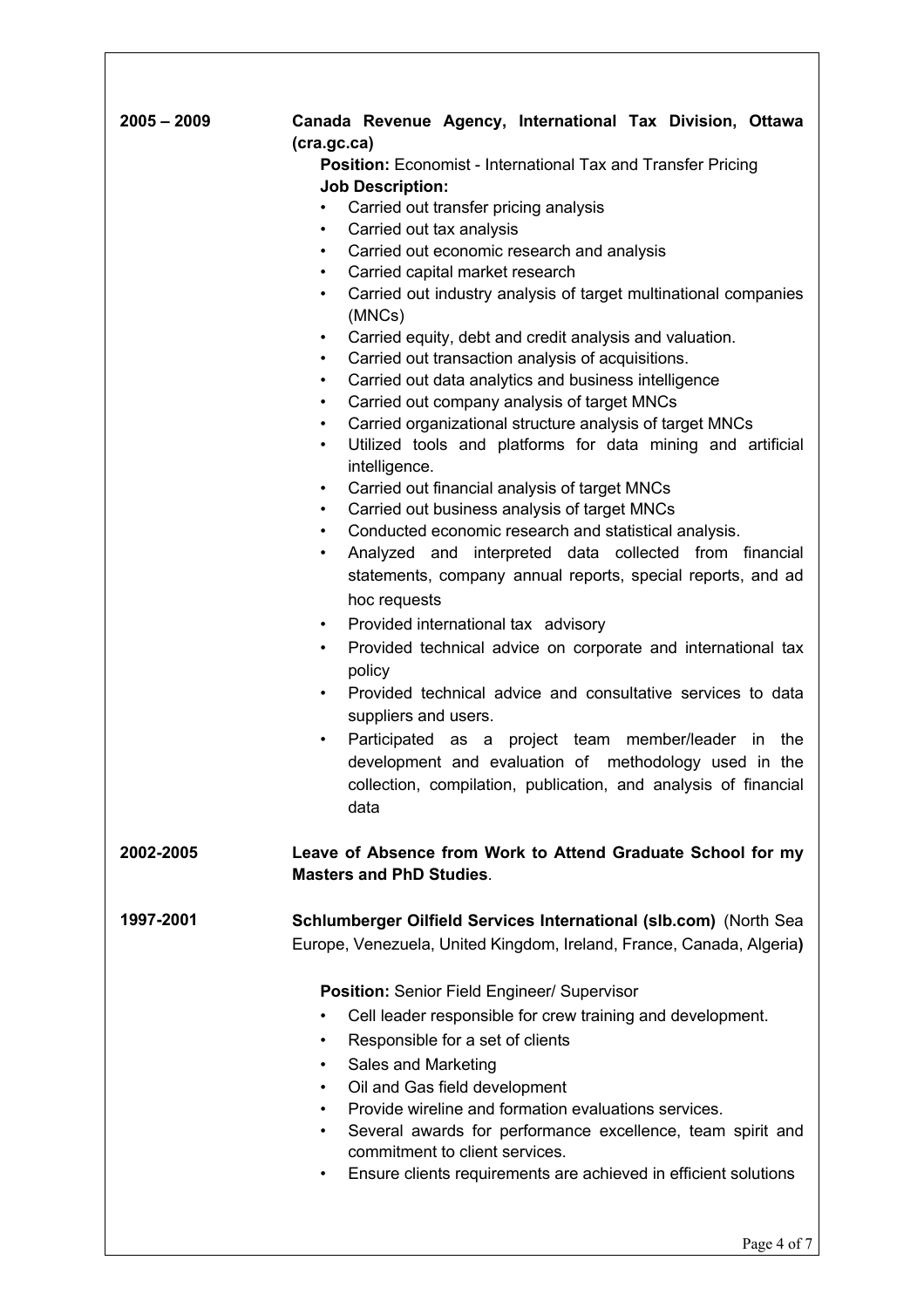- Lead teams to design and implement non-standard services and solutions in difficult environments.
- Member of elite team at Centre of excellence for field operations.
- Severally saved clients millions of dollars through resilience, innovative solutions and team motivation.
- Data acquisition, interpretation and evaluation.
- Asset integrity maintenance

### **c) Teaching Experience**

**2008- Date** *Visiting Professor,* University of Port Harcourt, Nigeria

**Emerald Energy Institute for Petroleum and Energy Economics, Policy and Strategic Studies**

• **Applied Mathematics, Optimization Methods and Linear Programming (MSc, PhD)**

This course introduces students to business and operations analysis in Energy, Oil and Gas and covers investment-relevant topics including linear programming, duality, sensitivity analysis, transportation and Network problems, Time Value of Money, Project/Investment Valuation Methods, introduction to Technical Analysis in Energy Investment, Game Theory, Inventory Models, Markov Chain Models, Queuing Theory & application, Dynamic Programming (Deterministic and Stochastic), and Non-Linear Optimization Methods.

• **Business Analytics, Data Science and Artificial Intelligence (MSc, PhD)**

This course introduces students to analytical models and overview of quantitative algorithms for solving organizational and business problems. It provides an introduction to business analytics, data science and artificial intelligence - the extensive use of data, statistical and quantitative analysis, prescriptive and predictive models, and fact-based management to drive decisions and actions, deriving insights from data in order to make optimal decisions. Students actively participate in the delivery of the course through case studies and practical assignments.

Key objective is to enable students to gain an understanding of how managers use business analytics and artificial intelligence to formulate and solve business problems and support decision making, and to identify key components of a business analytics process and machine learning, implement analytical models in software tools, interpret the results of business analytics and their implications to the organization and make data driven decisions to optimize the business process and address issues in organizations

Topics covered include how various data science and analytics techniques such as basic statistics, regressions, uncertainty modeling, simulation and optimization modeling, data mining and machine learning, text analytics, artificial intelligence and visualizations can be implemented and applied using Python. Practical aspects of computational models and case studies in Interactive Python are emphasized.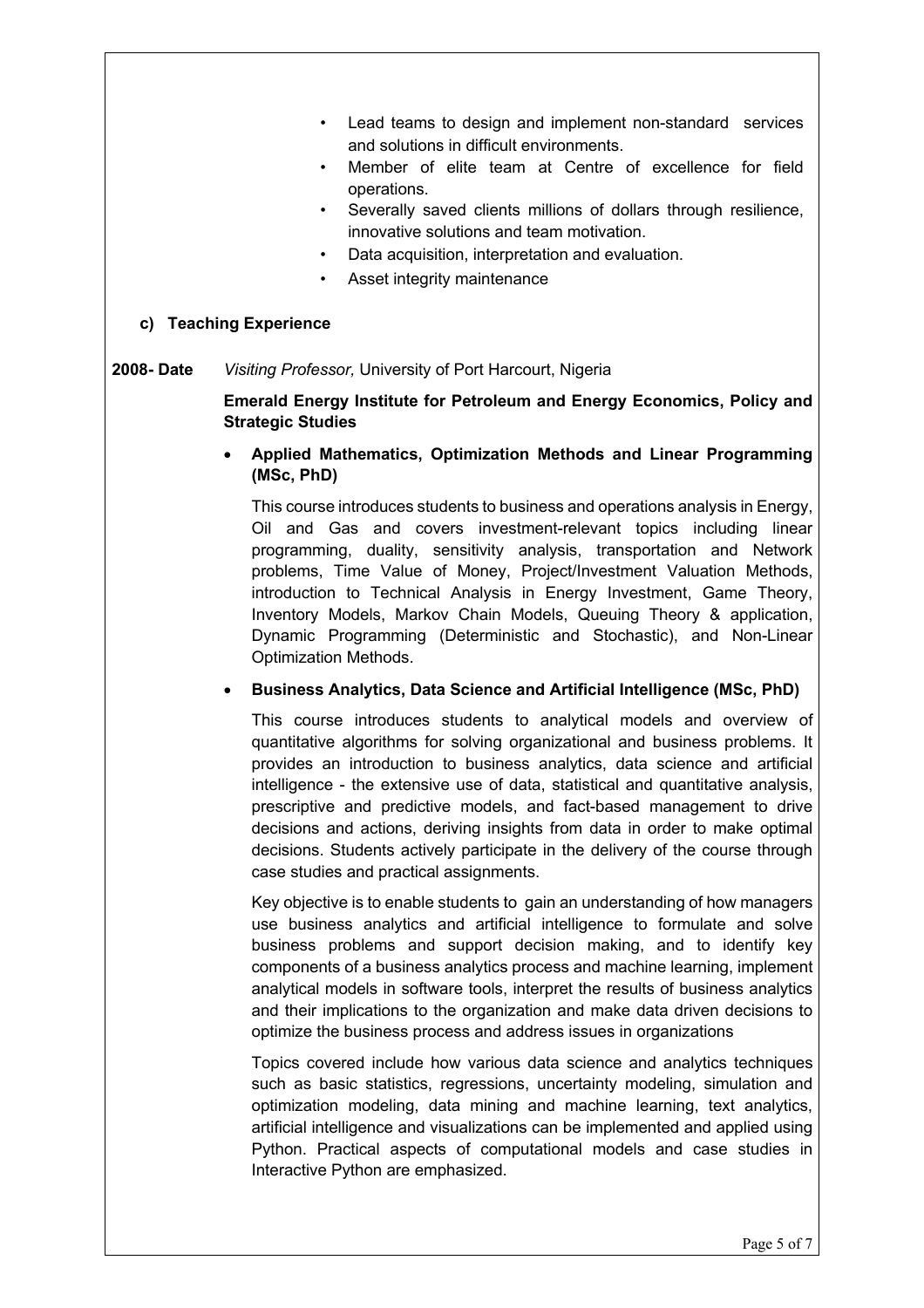• **Economics of Regulations: Theory, Policy and Application (MSc, PhD)** This course investigates issues of Regulation with particular focus on the Energy and Petroleum industries in Nigeria. The emphasis is on understanding

the social and economic foundations of regulation, design of regulatory policy and analysis of regulation at the intersection of economic efficiency, public policy and public choice.

It covers topics related to the optimal design of linear pricing, non-linear pricing, and access pricing in network industries. Analysis also includes policies related to rate-of-return regulation, peak-load pricing, market deregulation, product quality regulation, incentive and price-cap regulation, and the role of public choice. The economic consequences of input and outcome regulation are examined for efficiency and effectiveness.

Application focuses on Nigeria's highly regulated industries such as electricity, petroleum downstream and natural gas, and equilibrium regulation outcome at the intersection of economic efficiency, public policy and public choice

# **Uniport Business School (2018)**

**Operations Research:** This course introduces students to business and operations analysis and covers investment and Finance -relevant topics including linear programming, duality, sensitivity analysis, transportation and Network problems, Time Value of Money, Project/Investment Valuation Methods, introduction to Technical Analysis in Energy Investment, Game Theory, Inventory Models, Markov Chain Models, Queuing Theory & application, and Dynamic Programming (Deterministic and Stochastic).

## **Department of Economics (2008-2011)**

- Introduction to Econometrics (3rd year)
- Economics of Environment (3rd year)
- Advanced Mathematical Economics (4th year)
- Operations Research (4th year)
- § Economic Planning (PGD)

**2006 – 2009** *Lecturer,* Carleton University, Ottawa, Canada Department of Economics and School of International Affairs

## § **Norman Paterson School of International Affairs**

- Economics of Global Public Goods and Institution (MA)
- Economics of Conflict (MA International Affairs)

## § **Department of Economics**

- International Monetary Problems
- Africa Economic Development
- Mathematical Methods of Economics
- Intermediate Microeconomics

## **d) Volunteer Positions**

## **2017 - Date**

• **Member of the Board of Directors of King's Kids Promotion**  (https://www.kings-kids.org) - an organization that, amongst other community initiatives,